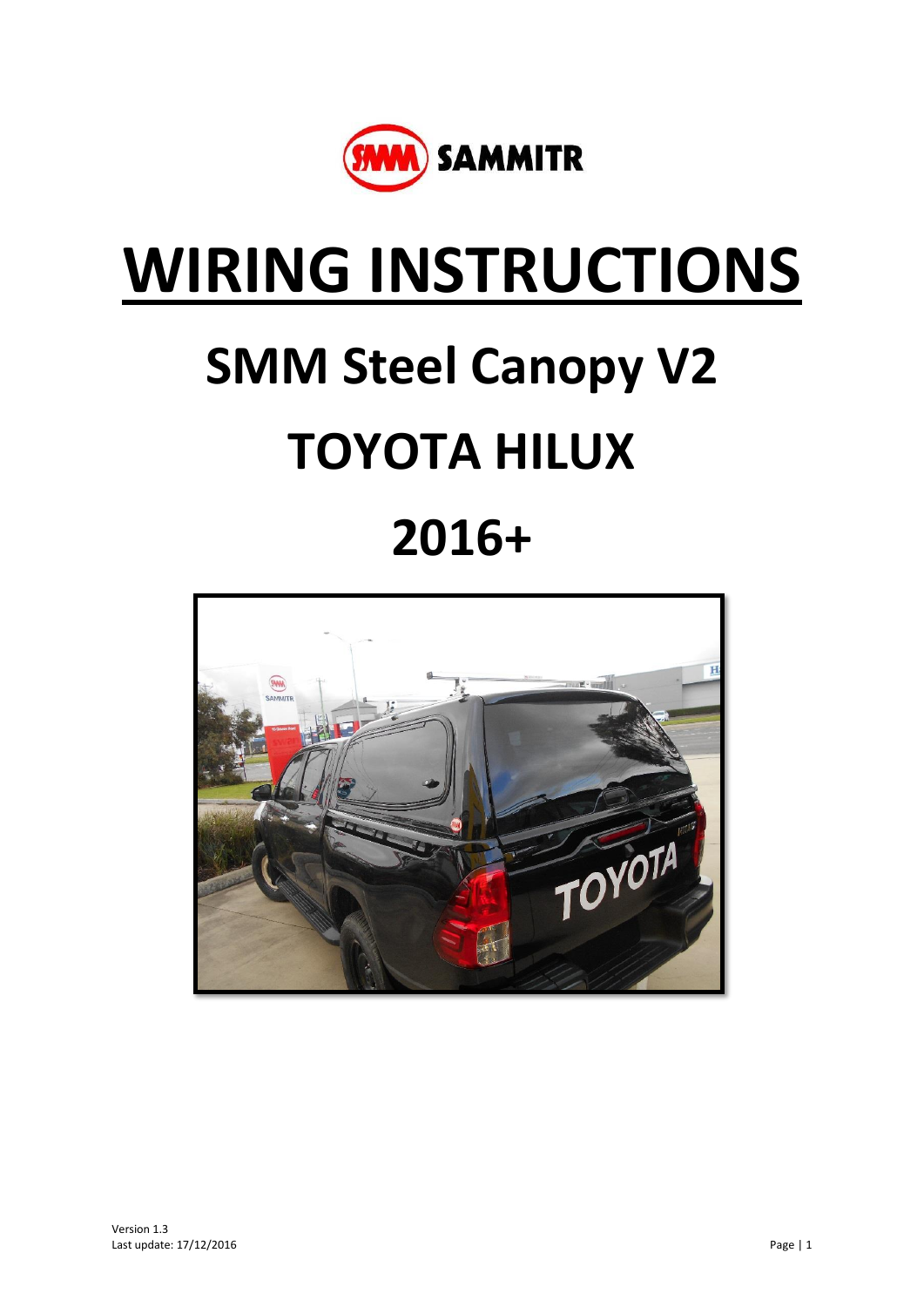| <b>FUNCTION</b>                    | <b>CANOPY WIRING</b> | <b>VEHICLE WIRING</b> |
|------------------------------------|----------------------|-----------------------|
| <b>Constant Power (Dome Light)</b> | <b>Red</b>           | <b>Blue</b>           |
| <b>Rear Demister</b>               | Yellow/Red           | <b>Black</b>          |
| Central Locking(Lock)              | <b>Blue</b>          | Black (Plug A)        |
| Central Locking(Unlock)            | Green                | White (Plug A)        |
| Earth                              | <b>Black</b>         | White/Black           |
| <b>Brake Light</b>                 | Red                  | Blue (Plug B)         |
| Earth                              | <b>Black</b>         | White/Black(Plug B)   |



- Plug A is located at the front of the vehicle on the passenger side behind the kick panel.
- Plug B is located behind the tail light on the driver's side.
- The rest of the connections are under the underneath the floor kick panel.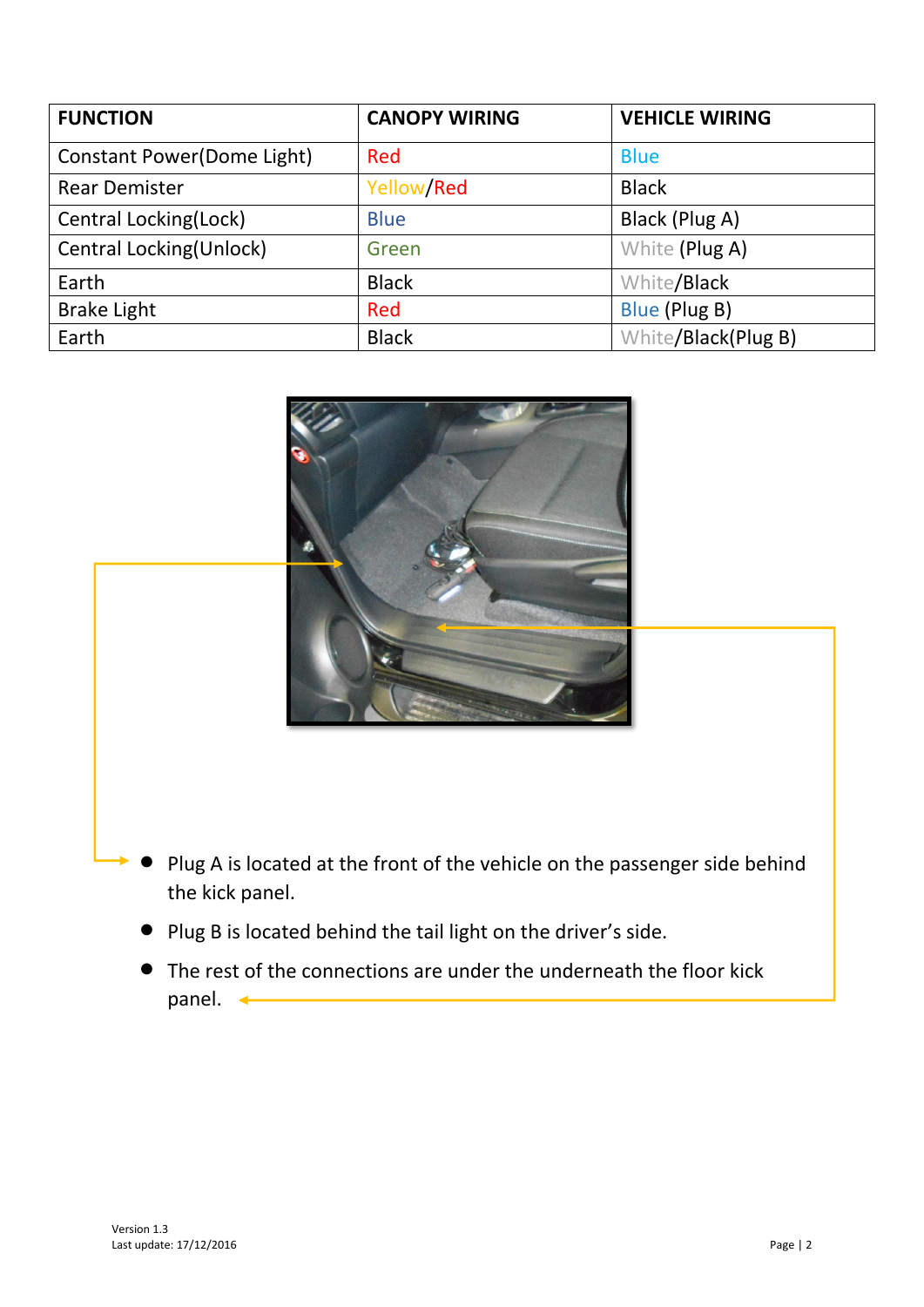### Plug A.



## Connections under floor kick panel.

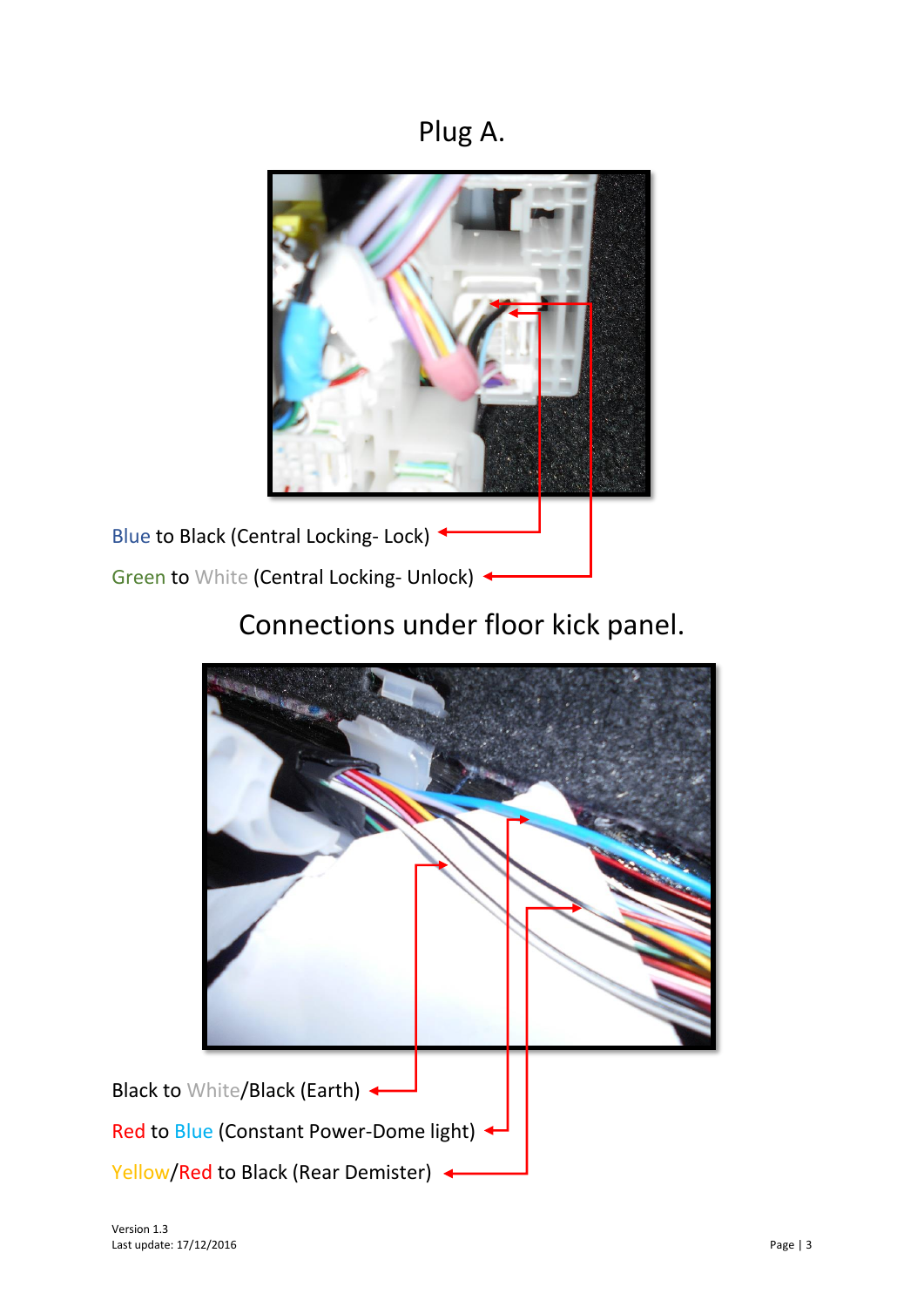#### Plug B



## Running the loom.

 You will find an opening with a grommet sealing it under the passenger seat to run the loom out under the vehicle. Then run the loom to the rear of the vehicle behind the tail light.